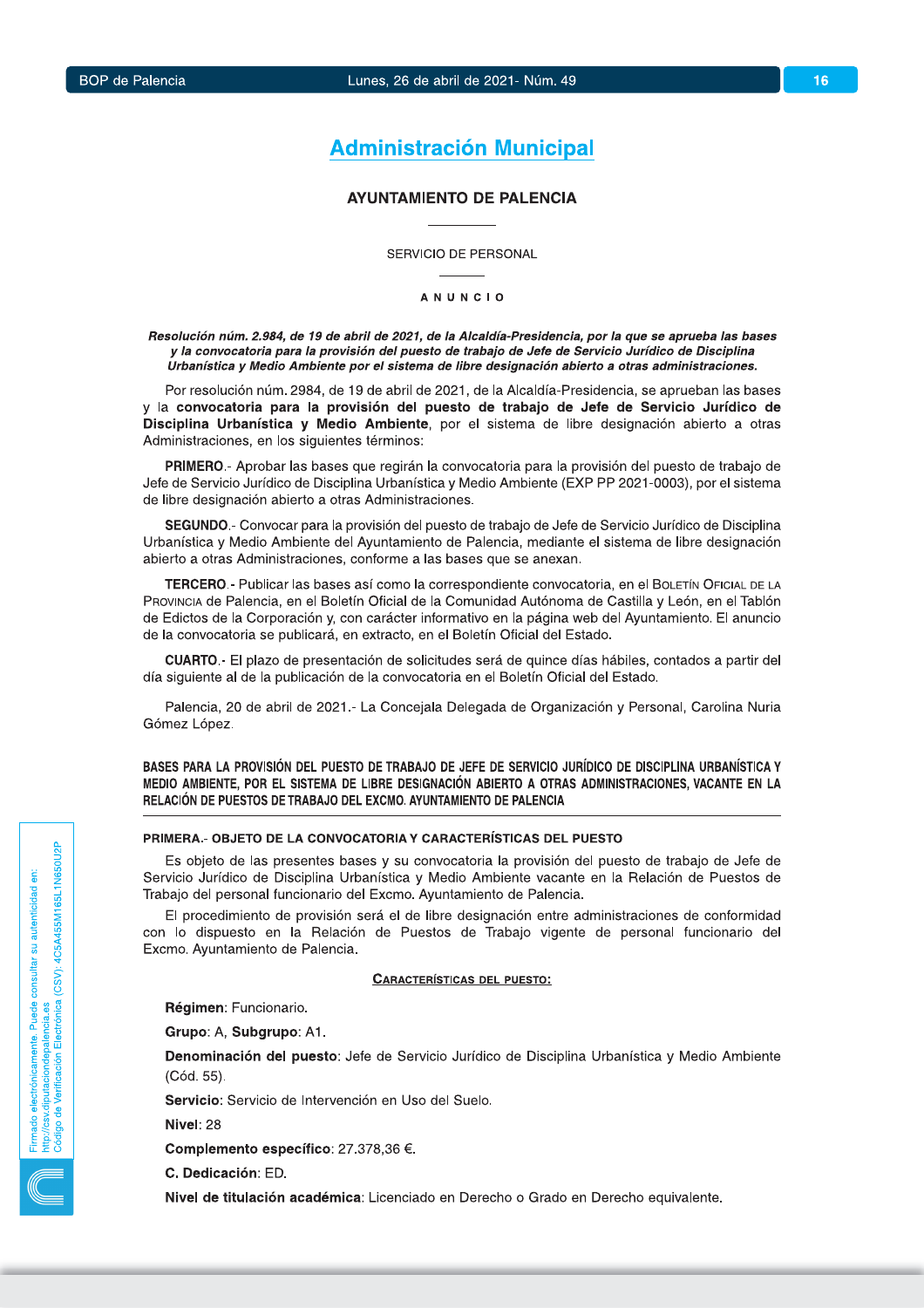Las funciones de dicho puesto de trabajo, en el ámbito de su competencia, son las recogidas en el Catálogo vigente del Ayuntamiento de Palencia, que se transcriben a continuación:

- Llevará a cabo las funciones de documentación, estudio, propuesta e informe en relación con la disciplina urbanística y, particularmente, los expedientes de infracciones urbanísticas en su doble vertiente de restitución de la legalidad, como de la imposición de sanciones, los de declaración de ruina, órdenes de ejecución y registro municipal de solares privados y otros inmuebles de edificación forzosa, licencias de obras, apertura y primera ocupación.
- Asiste a la Comisión Informativa de Urbanismo, y lleva la defensa jurídica de la Corporación en las materias a él encomendadas.
- Dirigir y controlar las tareas del personal adscrito al Servicio.
- Informar las solicitudes de permisos, licencias y vacaciones garantizando la prestación de los servicios públicos. Controlar el régimen de asistencia y permanencia, autorizar las ausencias del personal. Elevar a los órganos competentes las posibles anomalías e informará del absentismo de su personal, asimismo del incumplimiento de la jornada laboral.
- Tendrá especial disponibilidad horaria.

Las bases íntegras, así como la convocatoria, se publicarán en el tablón de edictos de la Corporación, en el BOLETÍN OFICIAL DE LA PROVINCIA y en el Boletín Oficial de Castilla y León. El anuncio de la convocatoria se publicará en el Boletín Oficial del Estado.

Con el fin de facilitar a los interesados información de las actuaciones derivadas de la convocatoria, la misma se expondrá en la página web del Excmo. Ayuntamiento de Palencia, http://www.aytopalencia.es/, las bases de la convocatoria y publicaciones que se consideren de interés, con carácter únicamente informativo.

## SEGUNDA.- REQUISITOS DE PARTICIPACIÓN

Podrán participar en la convocatoria todos/as los/as funcionarios de carrera Ayuntamiento de Palencia o de otra administración pública del Grupo A, Subgrupo A1, de la escala de administración General o Especial, que en el momento de la toma de posesión no se encuentren en situación administrativa que lo impida u otra situación de incapacidad siempre que reúnan las condiciones generales exigidas y los requisitos concretos para el desempeño del puesto de trabajo que se convoca, en la fecha que termine el plazo de presentación de instancias.

Titulación requerida: Licenciado/a en Derecho o Grado en Derecho equivalente.

Todos los requisitos deberán poseerse en el día de la finalización del plazo de presentación de instancias y mantenerse hasta el momento de la toma de posesión.

#### **TERCERA.- SOLICITUDES**

Los/as funcionarias de carrera interesados/as en ocupar el puesto descrito deben presentar su solicitud en el Registro General del Ayuntamiento, en sede electrónica o en cualquiera de las formas previstas en la Ley 39/2015, de 1 de octubre, del procedimiento administrativo común de las administraciones pública, en el plazo de quince días hábiles desde la publicación de esta convocatoria, en extracto, en el B.O.E., acompañada de certificado de vida laboral, certificados de servicios prestados, nombramientos, currículum vitae debidamente acreditado u otros documentos en los que se detallen las funciones realizadas en los distintos puestos desempeñados, así como la documentación que justifique la formación que se posea y se alegue. No serán valorados aquellos aspectos de la formación o trayectoria profesional del aspirante que no queden debidamente acreditados en todos sus extremos.

## **CUARTA.- RESOLUCIÓN DEL PROCESO Y NOMBRAMIENTO**

El Ilmo. Sr. Alcalde procederá en su caso, previa constatación de la concurrencia de los requisitos en la convocatoria, a dictar resolución que permita apreciar la idoneidad de los candidatos propuestos. A estos efectos la resolución deberá estar motivada, sujetándose la misma a los principios de igualdad, mérito y capacidad. En concreto la resolución estará fundamentada en la valoración de la experiencia y travectoria profesional así como en la formación acreditada, siempre que estos aspectos quarden relación con los conocimientos, competencias y habilidades propias del puesto de trabajo convocado.

El nombramiento se efectuará en el plazo máximo de un mes, a contar desde la finalización de presentación de solicitudes.

Si a la convocatoria no hubiese concurrido ningún candidato o no se considerase idóneo para el puesto ninguno de los solicitantes presentados, la Alcaldía-Presidencia de la Corporación declarará desierto el procedimiento de provisión.